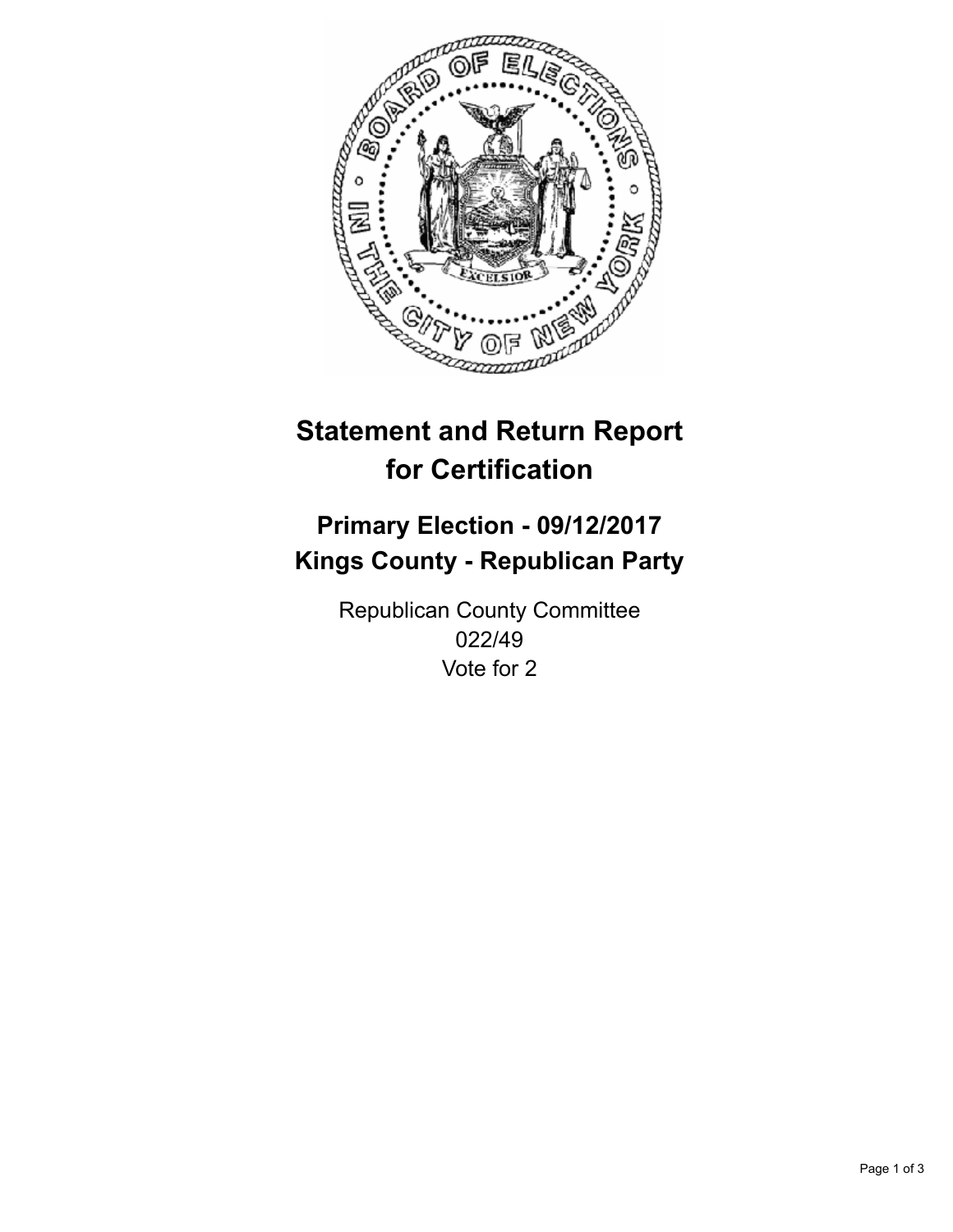

## **Assembly District 49**

| <b>PUBLIC COUNTER</b>                                    | 35 |
|----------------------------------------------------------|----|
| <b>MANUALLY COUNTED EMERGENCY</b>                        | 0  |
| ABSENTEE / MILITARY                                      | 3  |
| AFFIDAVIT                                                | 0  |
| <b>Total Ballots</b>                                     | 38 |
| Less - Inapplicable Federal/Special Presidential Ballots | 0  |
| <b>Total Applicable Ballots</b>                          | 38 |
| <b>CARMELO COLLETTI</b>                                  | 22 |
| ALEKSANDR PIGULEVSKIY                                    | 7  |
| <b>MARIOLA WANIELISTA</b>                                | 12 |
| <b>ZBIGMEW WANIELISTA</b>                                | 5  |
| <b>Total Votes</b>                                       | 46 |
| Unrecorded                                               | 30 |